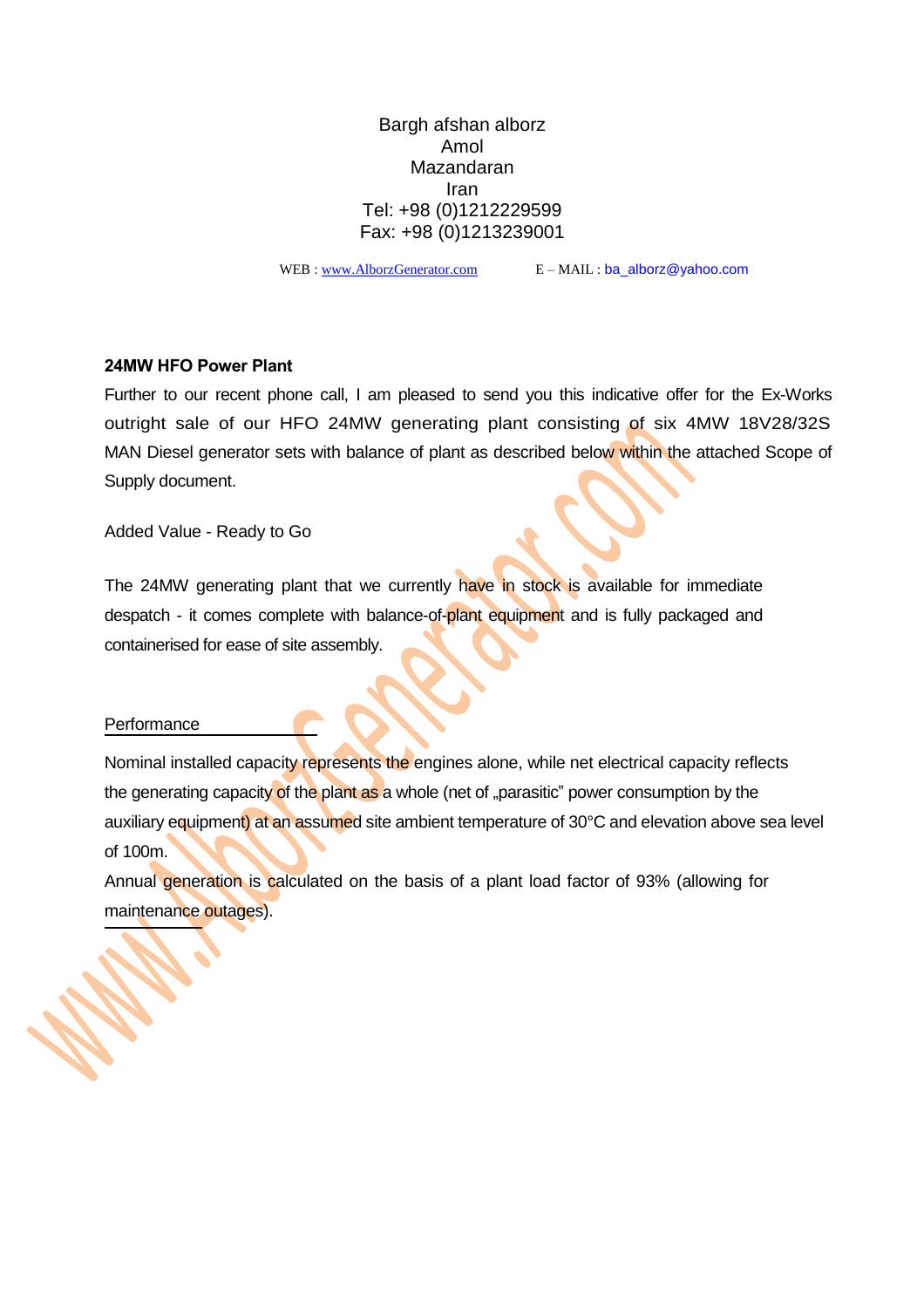The plant heat rate figures are absolute at the ISO conditions, while the specific fuel oil consumption figures derive from those figures, assuming fuel with a calorific value of 42,700 kJ/kg and other conditions set out in ISO 3046 (the applicable industry standard).

### Plant Condition

One of the existing two 12MW power blocks (making up the 24MW plant) was part of a trial assembly plant and has therefore previously

been installed and operated for demonstration purposes only (approximately 20 hours only per generator -set unit ) . The other12MW block has never been deployed and the engines/alternators have been in storage in since 2008.

### Price & Scope of Supply

Equipment only price: US\$.............................................................

A detailed scope of equipment supply is set out below with the Scope of Supply document.

OEM Inspection and Condition Report: Included within the above price.

The inspection shall be undertaken by MAN Diesel specialist engineers on your behalf The report shall be sent to both yourselves and FW Power in order to confirm that the engines are in good condition.

### Warranty Renewal price:

Twelve months OEM warranty renewal covering the six MAN Diesel engines. The warranty renewal shall be purchased by FW Power from MAN Diesel and passed on to the client.

Engineering consultancy and site supervision services: estimate based on the consultancy charge -out rate of a senior engineer. With travel, accommodation and associated expenses charged separately.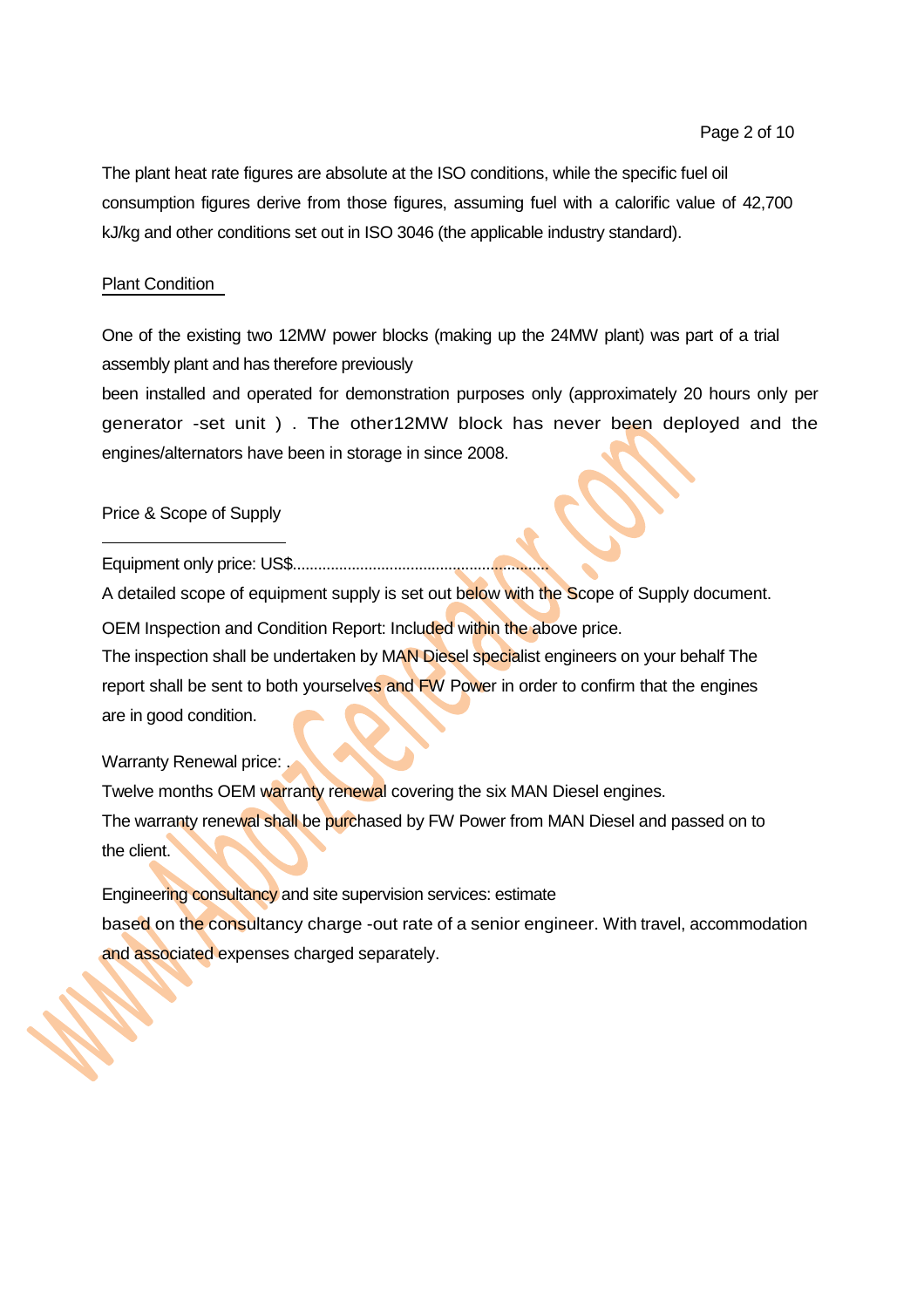### Comprehensive Technical/Installation Information

Included within our equipment supply offer are the available detailed component drawings, pipework drawings, pipework assembly drawings, electrical schematics, cable schedules, specification sheets, OEM manuals, and power plant operation manuals.

### Delivery & Payment Terms

The Delivery Terms shall be Ex-Works.

A down payment is to be received by FW Power for contract effectiveness and for mobilisation activities to begin. Full payment is to be received by FW Power Limited upon completed plant availability and readiness for pick-up.

### Inspection

The goods are available for inspection at the warehouse storage locations.

The identical "sister" plant can be inspected in Mauritania, where the final assembly and commissioning is currently taking place.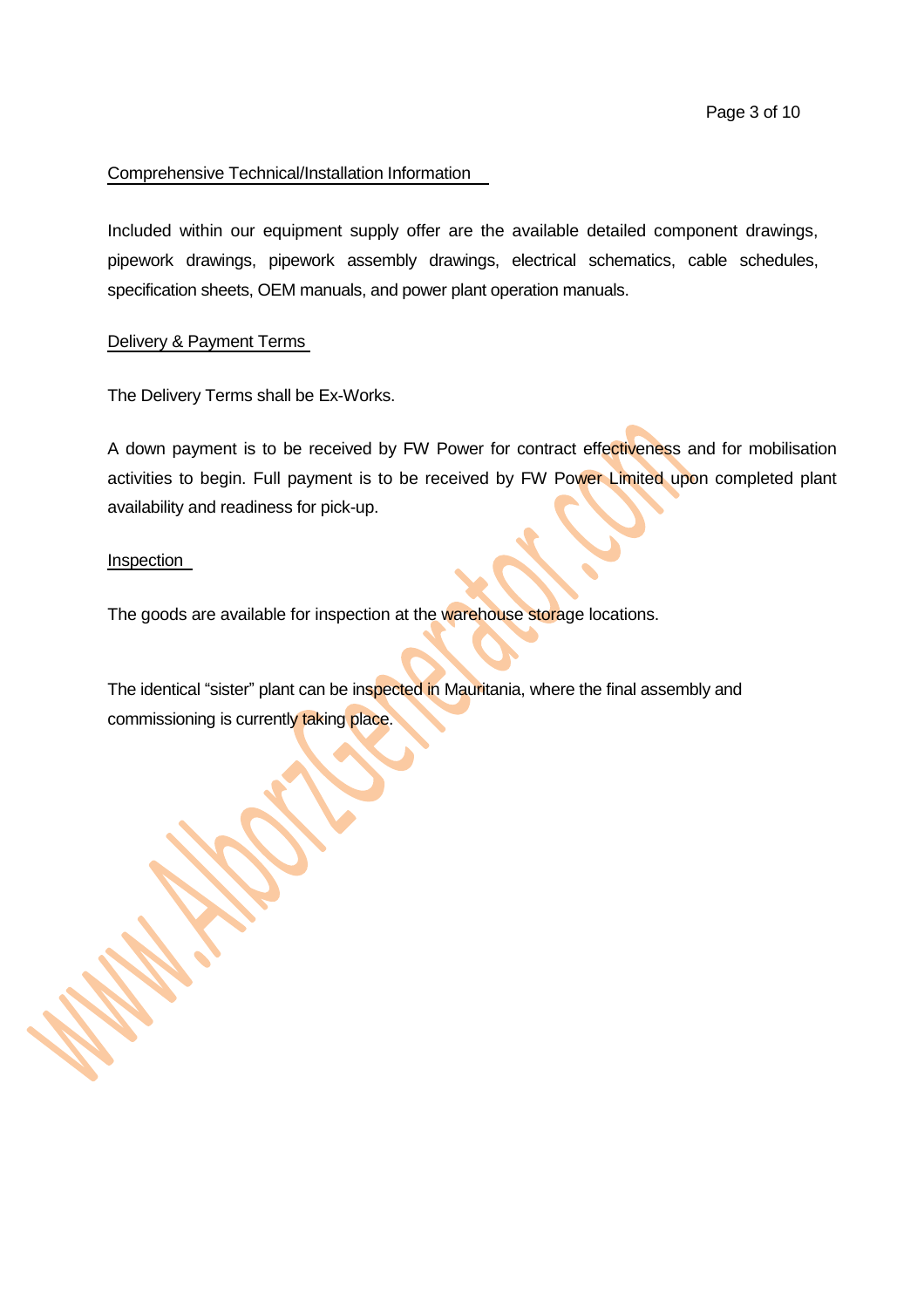# **24MW HFO Power Plant**

| <del>Table of Performance Parameters</del>                                                                                                          |               |  |  |
|-----------------------------------------------------------------------------------------------------------------------------------------------------|---------------|--|--|
| <b>Parameters</b>                                                                                                                                   |               |  |  |
| Nominal installed capacity                                                                                                                          | 24 MW         |  |  |
| Net electrical capacity at 11 kV switchgear output<br>terminals net of "parasitic loads" at local site conditions<br>of 30°C and 100m elevation.    | 23.22 MW      |  |  |
| Annual generation plant net output calculated on the<br>basis of a plant load factor of 93% (allowing for<br>maintenance outages) and at 100% load. | 189,145 MWh   |  |  |
| Assumed calorific value of HFO fuel                                                                                                                 | 42,700 kJ/kg  |  |  |
| Plant heat rate net of "parasitic loads"                                                                                                            | 9,289 kJ/kWh  |  |  |
| Specific HFO fuel oil consumption of plant.                                                                                                         | 217.5 g/kWh   |  |  |
| Annual HFO fuel consumed at 189,145 MWh                                                                                                             | 41,139 tonnes |  |  |

Nominal installed *capacity* represents the engines alone, while net electrical capacity reflects the generating capacity of the plant as a whole (net of "parasitic" power consumption by the auxiliary equipment) at an assumed site ambient temperature of 30°C and an altitude of 100m above sea level.

The plant heat rate figures are absolute at these site conditions, while the specific fuel oil consumption figures derive from those figures, assuming fuel with a calorific value of 42,700 kJ/kg and other conditions set out in ISO 3046 (the applicable industry standard).

Half of the plant was part of a trial assembly plant.

(approximately 20 hours only per generator-set unit).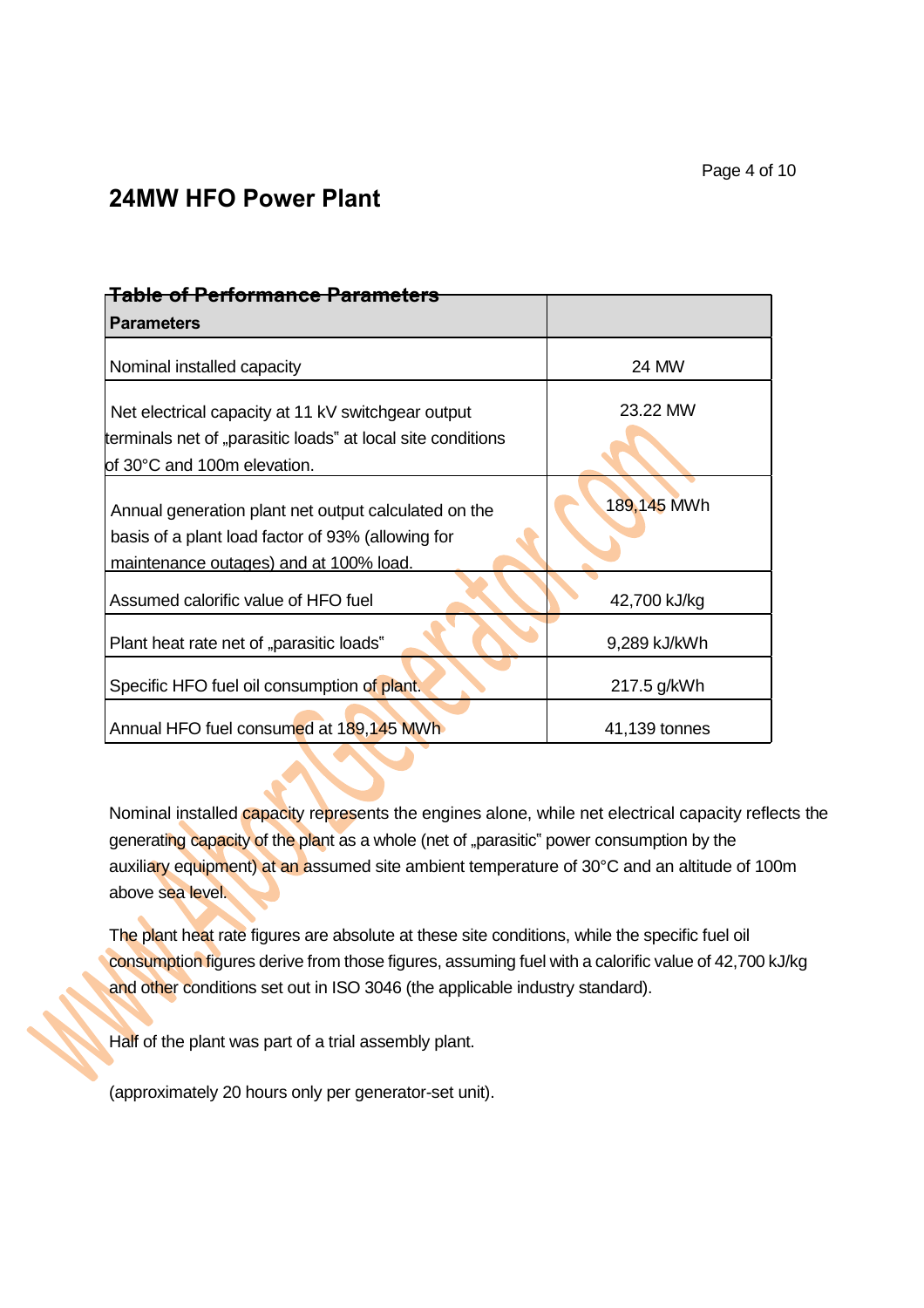# **Scope of Equipment Supply**

# **Part A - Included Equipment**

The Included Equipment shall comprise the following:

### **Ex-Works Jebel Ali Free Zone, Dubai**

| <b>Module</b> | Quantity | <b>Description</b>                                                                                   |
|---------------|----------|------------------------------------------------------------------------------------------------------|
|               |          | Generator set:                                                                                       |
|               |          | MAN Diesel 1 8V28/32S engine with an 11 kV Hyundai alternator -<br>including air-starting equipment. |

### **Ex-Works UK**

**Second** 

| <b>Module</b>  | Quantity | <b>Description</b>                                                                                                       |
|----------------|----------|--------------------------------------------------------------------------------------------------------------------------|
|                | 3        | Generator set:                                                                                                           |
|                |          | MAN Diesel 1 8V28/32S engine with an 11 kV Hyundai alternator -<br>including air-starting equipment.                     |
| 1a             | 6        | Air Intake with oil bath air filters and ductwork.                                                                       |
| 1 <sub>g</sub> |          | <b>Exhaust stack, silencer and ductwork.</b><br>Includes heat-recovery economizers for heating HFO buffer tanks.         |
| 1p             |          | Set of Interconnecting Pipework:<br>Pipework associated with each genset to be assembled within the<br>acoustic housing. |
|                |          |                                                                                                                          |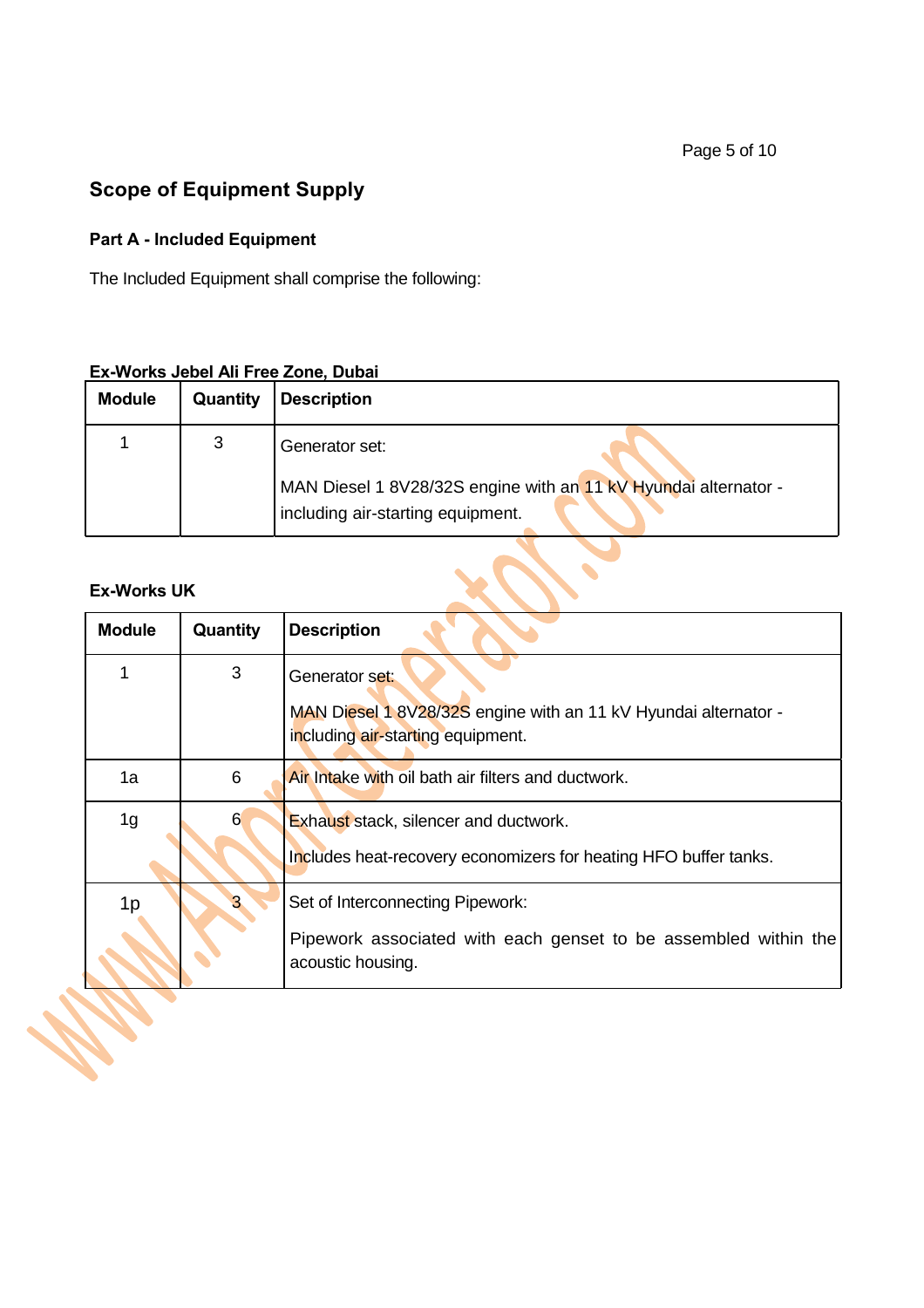| <b>Module</b>  | Quantity       | <b>Description</b>                                                                                                                                                                                                                                                                                      |
|----------------|----------------|---------------------------------------------------------------------------------------------------------------------------------------------------------------------------------------------------------------------------------------------------------------------------------------------------------|
| 4              | $\overline{2}$ | Switchgear and black-start module:                                                                                                                                                                                                                                                                      |
|                |                | 40ft container unit fitted out by Wardpower of Sheffield with Siemens<br>Simoprime 11kV Switchboards, neutral earthing control panel, Winder<br>Electrical 11 kV/400V 750kVA auxiliary supplies transformer,<br>distribution board and black start generator.                                           |
| 5              | $\overline{2}$ | Control room:                                                                                                                                                                                                                                                                                           |
|                |                | 20ft empty container suitable for joining together with the other control<br>room container (via pre-designed openings) with air conditioning unit<br>for the plant operators. Suitable for fitting out with plant control panels<br>and associated Siemens SCADA control systems                       |
| 5 cont.        | $\overline{2}$ | Plant control system & SCADA system:                                                                                                                                                                                                                                                                    |
|                |                | Control system designed by Regulateurs Europa and set of Siemens<br>SCADA control equipment for fitting into the control room.                                                                                                                                                                          |
| 6              | $\overline{2}$ | Fuel forwarding module:                                                                                                                                                                                                                                                                                 |
|                |                | Bulk fuel pumps fitted within 20ft container, located by the fuel buffer<br>storage tanks and site specific bulk fuel farm, housing the duty and<br>standby pumping sets to pump HFO and LFO from the fuel storage<br>facility to the power plant.                                                      |
| $\overline{7}$ | 2              | Fire fighting and water treatment module:                                                                                                                                                                                                                                                               |
|                |                | 20ft fire fighting and water treatment container module fitted with duty<br>fire-fighting water pumping sets (1 electric, 1 diesel) and a jockey pump<br>per module and also duty water treatment facilities to provide potable<br>water for domestic water services and dematerialized reverse osmosis |
|                |                | treated water for plant use.                                                                                                                                                                                                                                                                            |
| 8 <sub>o</sub> | 6              | HFO fuel buffer tank:                                                                                                                                                                                                                                                                                   |
|                |                | 40ft container-sized double-skinned, water-heated<br>HFO fuel buffer<br>tank, providing 65,000 litres of fuel storage capacity.                                                                                                                                                                         |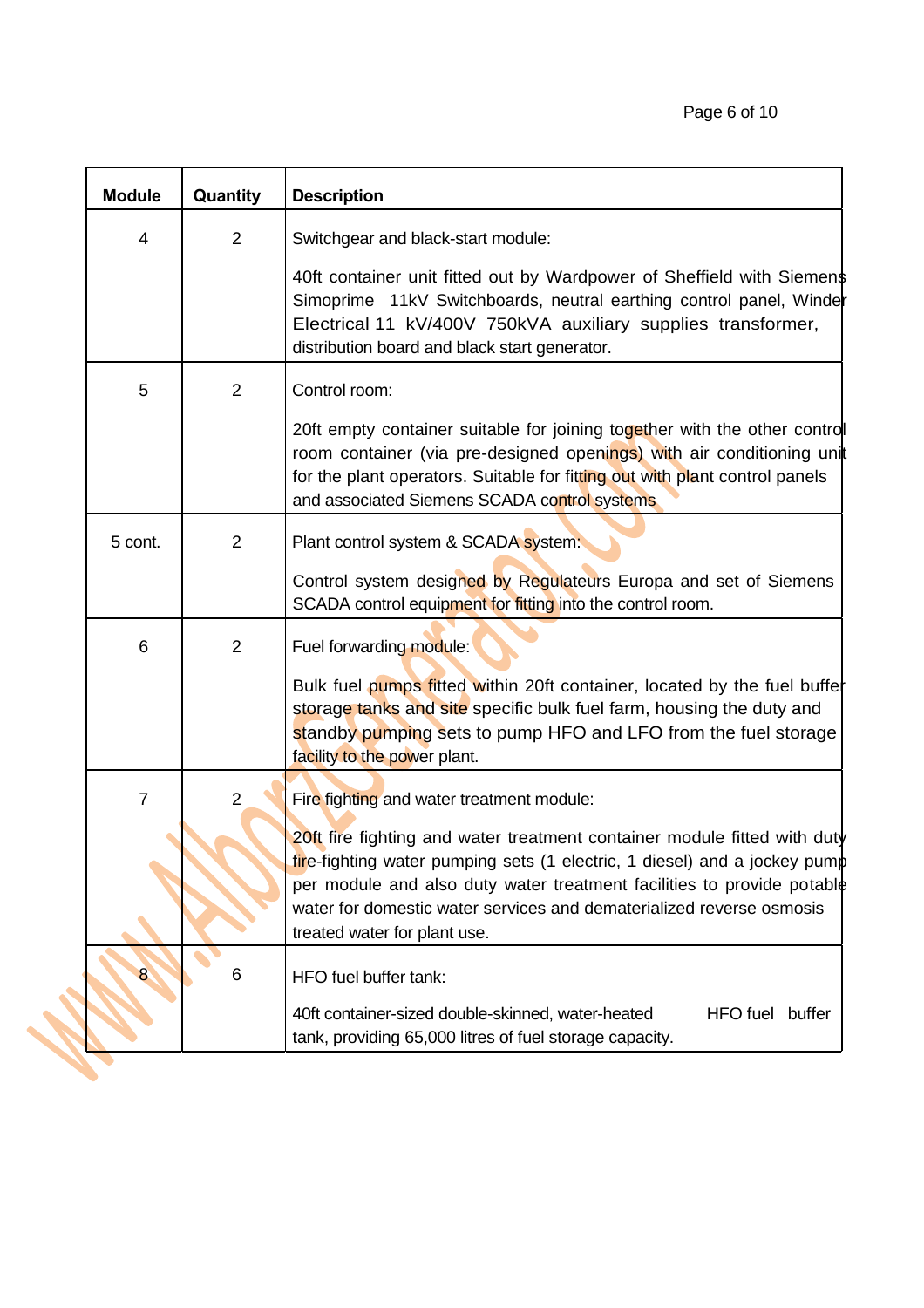| <b>Module</b> | Quantity       | <b>Description</b>                                                                                                                                                                                                                                                                                               |
|---------------|----------------|------------------------------------------------------------------------------------------------------------------------------------------------------------------------------------------------------------------------------------------------------------------------------------------------------------------|
| 8A            | 1              | LFO fuel buffer tank:                                                                                                                                                                                                                                                                                            |
|               |                | 40ft container-sized double-skinned, LFO fuel buffer tank, providing<br>65,000 litres of fuel storage capacity.                                                                                                                                                                                                  |
| 9             | 1              | Water buffer tank:                                                                                                                                                                                                                                                                                               |
|               |                | 40ft container-sized raw water storage tank providing 65,000 litres of<br>storage capacity for the fire fighting and water treatment module.                                                                                                                                                                     |
| 10            | 1              | Site equipment workshop and storage.                                                                                                                                                                                                                                                                             |
| 11            | 1              | Site Offices and welfare.                                                                                                                                                                                                                                                                                        |
| 13            | $\overline{2}$ | Local fuel pumps and economiser equipment:                                                                                                                                                                                                                                                                       |
|               |                | Local fuel pumps in 20ft container module containing the local buffet<br>(duty/standby) and economiser<br>tank, HFO transfer pumps<br>heat-recovery circulation pumps (duty/standby).                                                                                                                            |
| TAP3          | 6              | Acoustic housings:                                                                                                                                                                                                                                                                                               |
|               |                | Prefabricated acoustically lined<br>housing for genset, complete with<br>internal walkways and lifting beams for engine maintenance, engine<br>control batteries, electrical power distribution and fit out, building<br>ventilation / engine-radiated heat-dispersal fans and internal lighting.                |
| TAP4          | 6              | <b>Radiator:</b>                                                                                                                                                                                                                                                                                                 |
|               |                | Containerized radiator unit (6-fan, twin-circuit cooling). Each engine is<br>supplied with a 40ft, 6 fan, cooling radiator manufactured by Fincoil of<br>Finland and packaged within a metal frame.                                                                                                              |
|               |                | The metal frame acts as a protective covering during transit and then<br>as part of the elevation structure during operation. These radiators are<br>integrated into the plant by means of a cold water cooling system found<br>in the modularized pipework and allow for manual or automated engine<br>cooling. |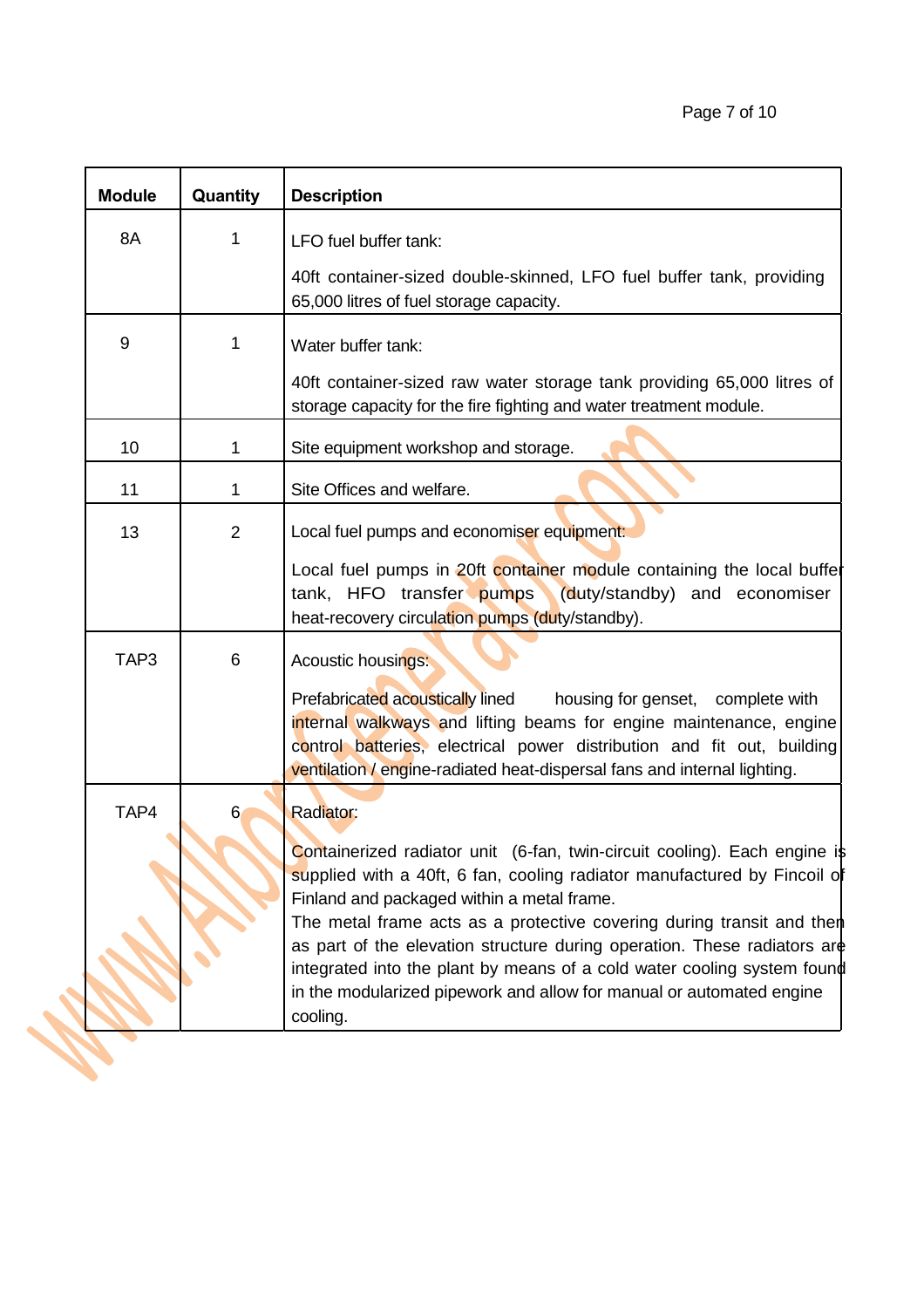| <b>Module</b>    | Quantity       | <b>Description</b>                                                                                                                                                                                                                                                                                                                                                                                                             |
|------------------|----------------|--------------------------------------------------------------------------------------------------------------------------------------------------------------------------------------------------------------------------------------------------------------------------------------------------------------------------------------------------------------------------------------------------------------------------------|
| TAP <sub>5</sub> | $\overline{2}$ | Fuel conditioning module:                                                                                                                                                                                                                                                                                                                                                                                                      |
|                  |                | This 40ft container-sized module manufactured by Multipump receives<br>HFO from the HFO buffer tank and heats and treats it to the correct<br>viscosity through Alfa Laval centrifuges and a fuel conditioning module,<br>before pumping it via the modularized pipework to each generating set.<br>The module also houses the LFO ring-main pumps required by the<br>gensets for initial start-up and longer term shut-downs. |
| TAP6M            | $\overline{2}$ | Master multifunction skid:<br>Multifunction skid, comprising the interconnection between the external<br>modules and the gensets, with three separate functions all located on one<br>purpose-built 10ft metal frame (skid): lubricating oil treatment<br>centrifuges; HFO/LFO fuel changeover; genset air-starting.                                                                                                           |
|                  |                | (Within each M3 block there are two types of skids, two "slave" skids<br>and one "master" skid located in the central housing. Each skid has its<br>own air-receivers, with the master skid also housing the back-up<br>diesel-driven air-compressor and the automatic electric compressor.)                                                                                                                                   |
| TAP6S            | 4              | Slave multifunction skids:<br>Multifunction skid, comprising the interconnection between the external<br>modules and the gensets, with three separate functions all located on one<br>purpose-built 10ft metal frame (skid): lubricating oil treatment<br>centrifuges; HFO/LFO fuel changeover; genset air-starting.                                                                                                           |
|                  |                | (Within each M3 block there are two types of skids, two "slave" skids<br>and one "master" skid located in the central housing. Each skid has its<br>own air-receivers, with the master skid also housing the back-up<br>diesel-driven air-compressor and the automatic electric compressor.)                                                                                                                                   |
| 120              | 1              | Set of lightning protection and associated earthing system equipment:                                                                                                                                                                                                                                                                                                                                                          |
|                  |                | Generic lightning conductor system. The lightning protection system<br>comes pre-packed in a 40ft ISO container and consists of fibre glass<br>protection masts and catenary wires covering the whole of the plant,<br>leading down to the earthing pits constructed during the civil work.                                                                                                                                    |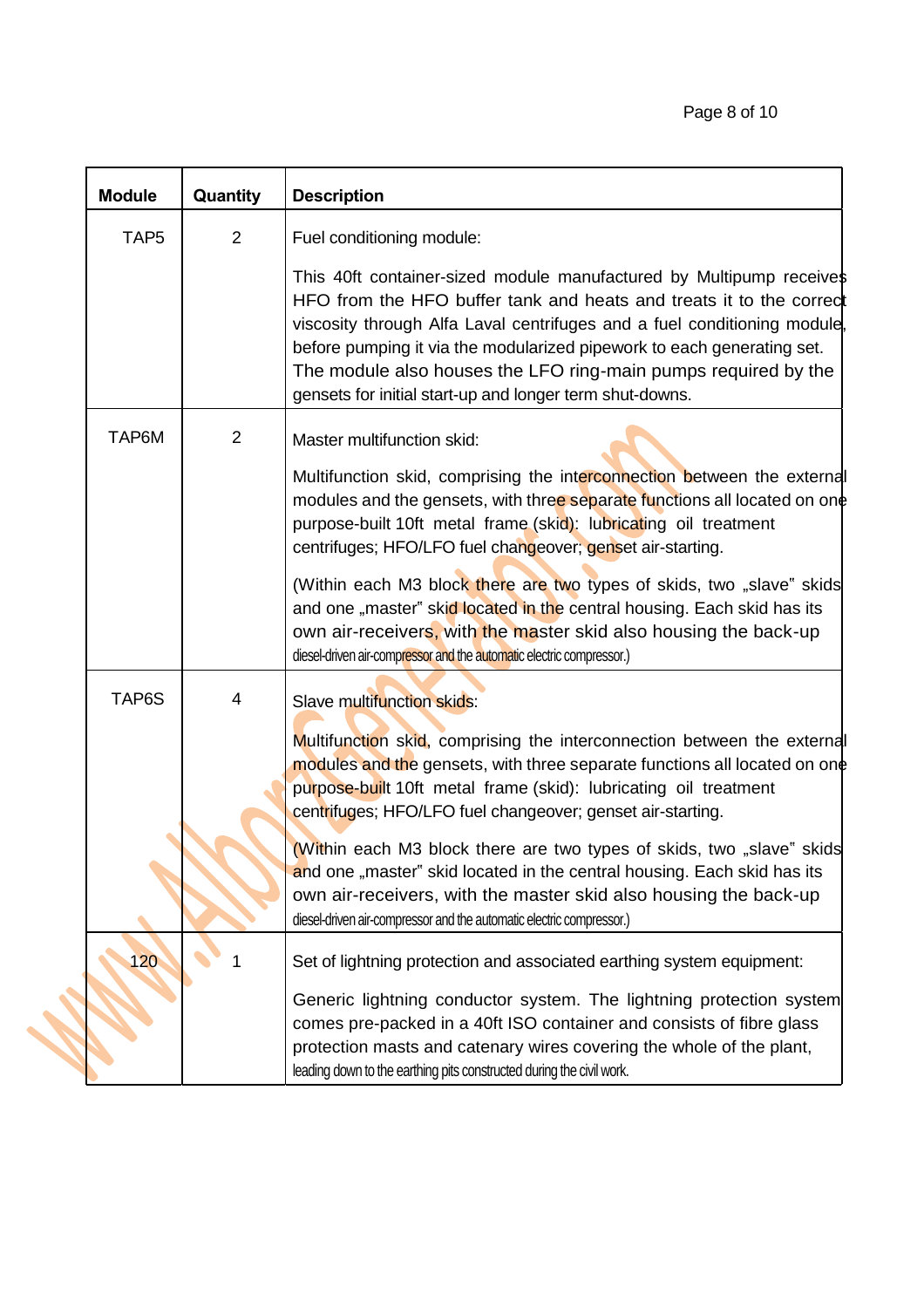### **Part B - Optional Equipment**

The Optional Equipment shall be at an additional price, and shall comprise of the following:

| <b>Item</b> | Quantity | <b>Description</b>                                          |
|-------------|----------|-------------------------------------------------------------|
|             |          |                                                             |
| Tx1         |          | Transformer: 16MVA 11/33kV step up transformer.             |
|             |          | Manufacturer: Winder Electrical of the UK.                  |
| Cable       |          | HV and LV Power cable as per "Cable Availability" schedule. |
|             |          |                                                             |

 $\overline{\phantom{0}}$ 

 $\mathbf{v}$ 

 $\overline{\phantom{a}}$ 

 $\sim$  . T

# **Part C - Equipment for Direct Procurement**

The Equipment for Direct Procurement shall be supported by full drawings and specifications (for direct procurement) and shall comprise of the following:

| <b>Module</b> | Quantity       | <b>Description</b>                                                                                                                                                                                                                                                                                                                                        |
|---------------|----------------|-----------------------------------------------------------------------------------------------------------------------------------------------------------------------------------------------------------------------------------------------------------------------------------------------------------------------------------------------------------|
| 14            | 2              | Sets of standardised modular pipework:                                                                                                                                                                                                                                                                                                                    |
|               |                | This system comprises a series of pre-fabricated pipework frames that<br>run between the plant modules and engines distributing compressed air<br>and fluids from their source to their required location. The design<br>allows for quick and straightforward connection on site limited to the<br>bolting of flange connections between pipework frames. |
| 16            |                | Set of spinal pipework and support frames.                                                                                                                                                                                                                                                                                                                |
| 18 & 19       | $\overline{2}$ | Sets of M3 cable and cable tray:                                                                                                                                                                                                                                                                                                                          |
|               |                | The M3 system is designed to share central cable runs parallel to the<br>pipework modules. The runs are constructed from cable tray and pre-<br>fabricated supports and comprise of 3 tiers (MV, LV and Control) for<br>ease of construction and interconnection and to provide the necessary<br>segregation.                                             |
| 300           |                | Set of spinal cable and cable tray                                                                                                                                                                                                                                                                                                                        |
|               |                |                                                                                                                                                                                                                                                                                                                                                           |